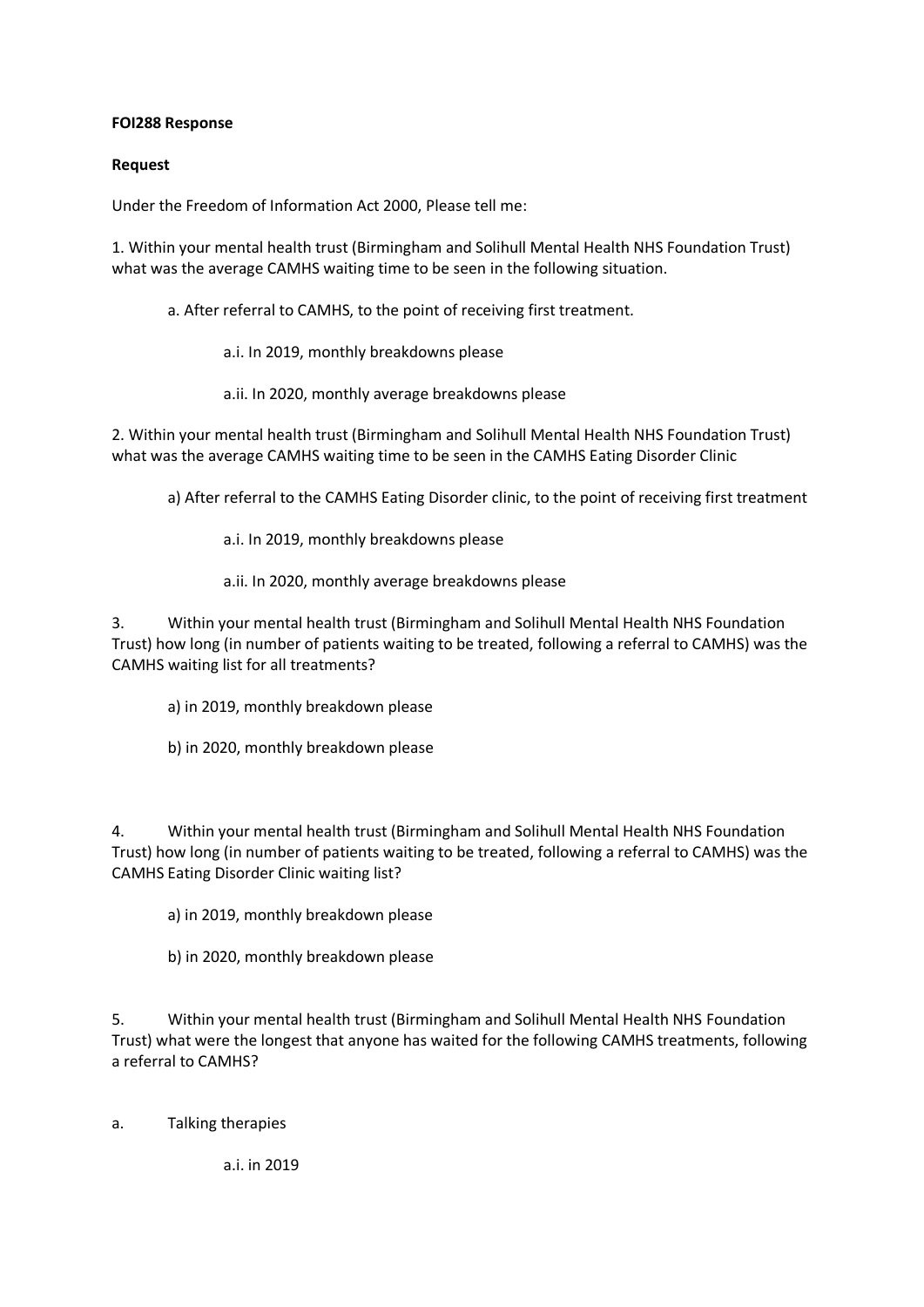a.ii. in 2020

b. Eating disorder recovery

b.i. in 2019

b.ii. in 2020

c. All other treatment areas

c.i. in 2019

c.ii. in 2020

6. Within your mental health trust (Birmingham and Solihull Mental Health NHS Foundation Trust) how many CAMHS patients were prescribed medication for anxiety.

- a. In 2019
- b. In 2020